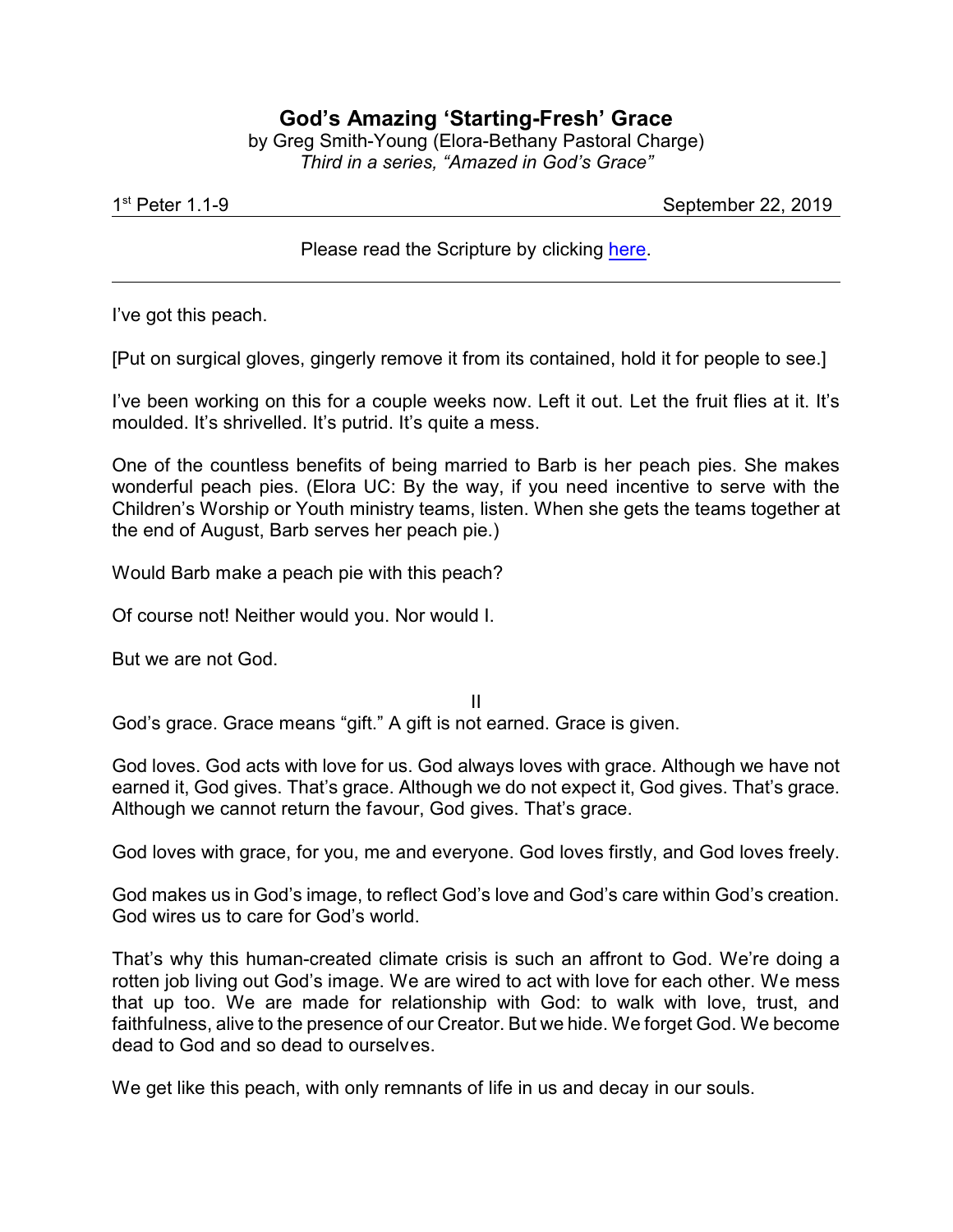What does God do?

III

Imagine it like this. We're out in the night, in a storm. We've lived there, it seems, forever. We're so used to it, we think it's normal.

Then God turns on a light, in a house nearby. We did not even know it was there. God's grace.

Actually, it's better! God doesn't turn on the light, then wait for us to find our way in. We never will. We're too storm-battered, our eyes unaccustomed to the light.*"It's probably a trap,"* we worry. *"Our eyes are playing tricks on us." "I remember stories of a light, but those were just childish tales; we don't believe in the light anymore." "There's no light." "Let's make our own light."*

So God does not just turn on a light for us to come to. God brings the light out to us. Jesus. Jesus is the light, and Jesus is the light-bringer.

This is God's amazing "going out to get us in" grace. (I talked about it a couple weeks ago.) God awakens us to the dark. God lets us see how very wrong it is with us and our world. God gives us desire for more, an expectation things should be better. God kindles in our pretty-much-dead spirits a spark of trust.

God comes to us. God's grace. But it's only a beginning. We are still in the dark, still in the storm. We need the shelter of the house.

IV

So Jesus carries us in.

He has to. We're too weak. We've broken ourselves too much.

With the trust God gives us, we sink into his arms, and he brings us through the door. God's grace.

That is salvation: being rescued by Jesus and brought into the house of God.

Not as guests. We're not "just dropping by for a bit." Right away, he makes us part of God's family. We belong. It's like we get our own key for the place and it's our new address. Adopted! That's how the Bible describes us.

Look! We do not know how to live there yet! We're used to the storm; we do not know to take our boots off when we come in. We are used to the dark; we have no clue how lights work. We are used to being wounded; we do not know how to be well. We are used to squabbling, fighting, and brawling; we do not know how to sit at the table together.